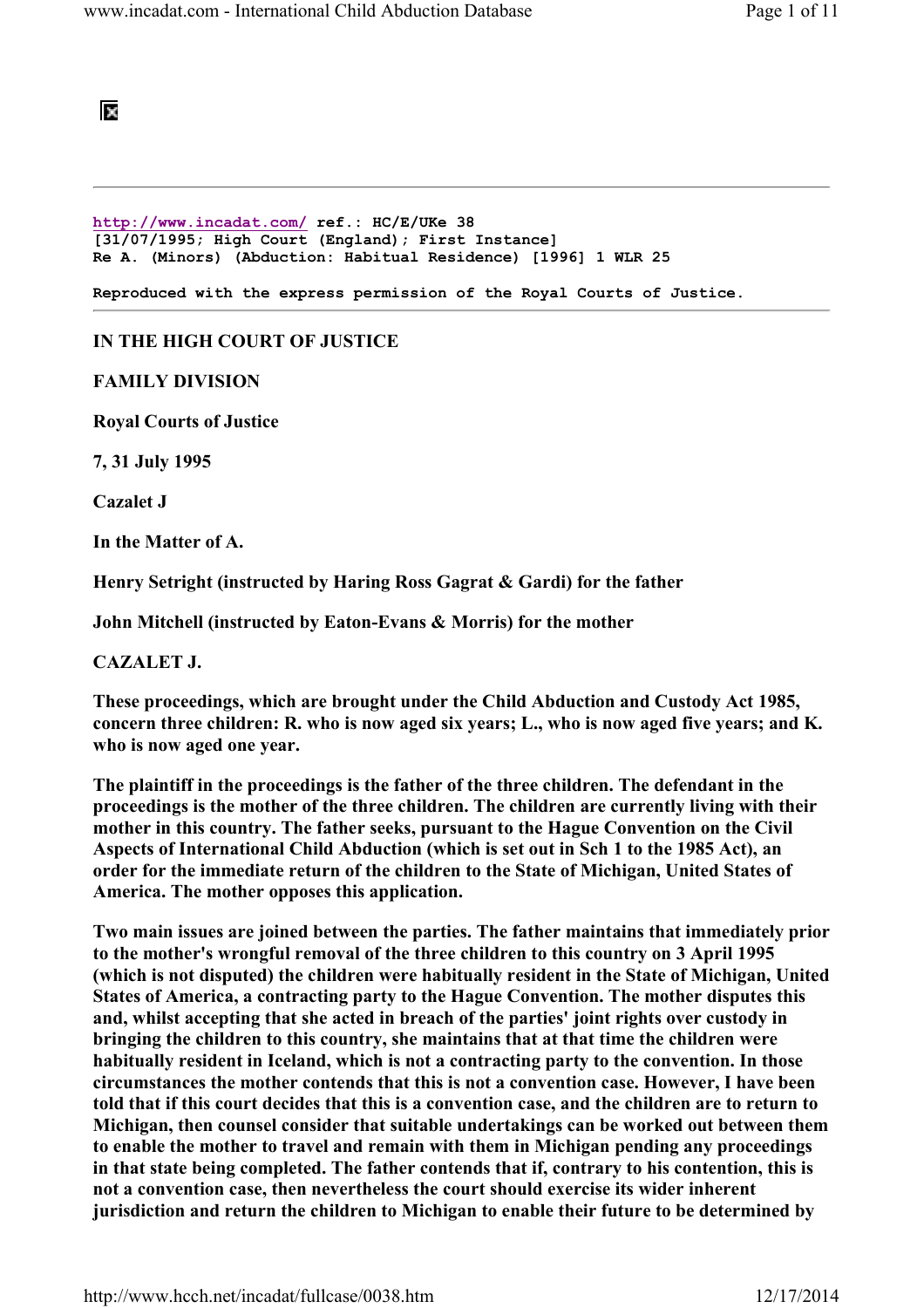the courts of that state. The mother opposes this, saying that such a course would be wholly inappropriate in the circumstances.

## Background history

I start by summarising the somewhat unusual background circumstances giving rise to these competing claims. The father is a United States citizen, now aged 27, who has been serving in the US Navy in its Air Force limb for seven years or more. The mother is a United Kingdom national, now aged 24 years, who was born and brought up in this country.

In January 1988 the father, under a US service posting, came to be based in this country at RAF Brawdy, Haverfordwest, this being a US military base. It is not in dispute that the father's sole reason for coming to this country was under his US service posting.

In about April 1988 the mother and father met, and in about September 1988 they started living together. The mother became pregnant. On 23 June 1989 they were married at the Haverfordwest Registry Office and thereafter they moved into service accommodation. In 1989 and 1990 R. and L. were born in this country, and the parties continued to live here until January 1993. At this time the father was assigned from this country to the US naval base at Keflavik, Iceland. It appears that the father was granted a period of leave before taking up his new position.

The family, in January 1993, then left the United Kingdom and traveled to Michigan, where they stayed with the father's parents. It is not in dispute that at all times the family envisaged moving on shortly to Keflavik, but in fact in February 1993 the father traveled from Michigan to Keflavik to take up his posting there, and the mother and children remained in Michigan through until March before joining the father. No doubt he was making arrangements for suitable married quarters to be made available for them. In March 1993 the mother and children traveled to the naval base at Keflavik to join the father. In August 1994 K. was born in Keflavik.

In about December 1994 - the father puts it in January 1995 - the relationship between the parties broke down and they separated. The father moved into barracks and the mother remained with the children in US naval family accommodation. The father continued to see his children and help with their care. At this time the mother, on her case, formed a relationship with another man and, as of mid January 1995, became pregnant. I am told her expected date of delivery is 30 September 1995. Subsequently she ended her relationship with the man concerned.

On 28 January 1995 the father filed a divorce suit in the Michigan Circuit Court. On 8 March 1995 the Wayne County Circuit Court, Michigan, made an order against the mother prohibiting removal of the children to the United Kingdom.

It is not in dispute that there were discussions in March 1995 between the parties and their lawyers in Keflavik with a view to them reaching terms arising from the breakdown of the marriage and, in particular, as to with whom the children should make their home. In fact no written agreement was signed. I return to this later.

On 28 March 1995 the Wayne County Circuit Court made a further order against the mother prohibiting her from removing the children from the US naval base at Keflavik. At this time it is apparent that the father was genuinely fearful that the mother might abduct the children.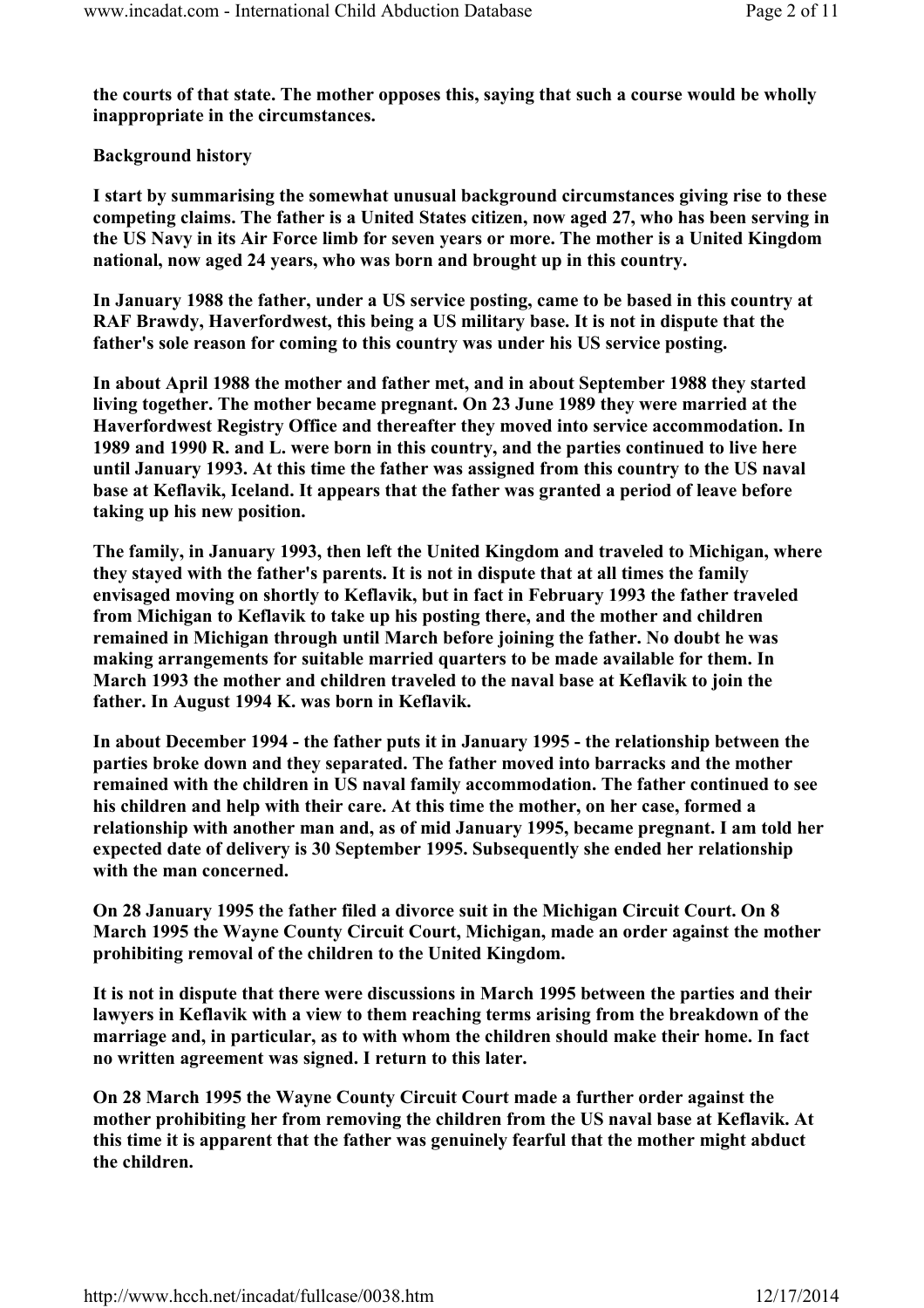On 1 April 1995 the father made a complaint to the US Navy Security at Keflavik when he found that the family home had been vacated.

On 3 April 1995 the mother flew with the children from Iceland to England. She took them to a caravan next to her mother and her stepfather's caravan which is situated by a property which they are building.

The mother maintains that she was not served with any of the US court orders and no evidence by way of proof of any such service has been put before the court. The mother said that had she been so served she would not have left Iceland. She further says that she had been told, but she did not believe, either that the father had started these proceedings or that he had obtained an injunction against her. She maintains that in any event it was obvious that she was going to the United Kingdom and that the father would have known about this. The father maintains that mother wrongfully removed the children without his prior knowledge or consent.

On 9 May 1995 the mother left R. and L. in the United Kingdom and traveled by air to Iceland with K. She says that she had to go to make arrangements about the house contents and family belongings. She took K. with her because, as she put it, K. would have been upset to have been separated from her. In fact the parties were then in touch. The father accepted that he was unable to prevent any further wrongful removal by the mother of K., and made it clear to the mother that he did not agree to her further removal from Iceland and that he would pursue his legal remedies.

On 18 May 1995 the mother issued divorce proceedings. On 24 May 1995 the Lord Chancellor's Department, on the father's request, instructed agents to seek the return of the children pursuant to the Hague Convention. On 8 June 1995 the originating summons in child abduction was issued. There followed what can be described as the usual applications to the court in regard to surrender of passports by the mother and children, and undertakings by the mother to ensure that she remained with the children at her present address. Those orders having been made, the substantive matter now comes before me.

Is this a convention case?

Article 4 of the convention provides:

"The Convention shall apply to any child who was habitually resident in a contracting State immediately before any breach of custody or access rights. The Convention shall cease to apply when the child attains the age of 16 years."

It is agreed between the parties that the mother's removal of the children from Keflavik on 3 April 1995 was wrongful and in breach of the father's custody rights. In those circumstances the question which I have to decide is where the children were habitually resident immediately before their wrongful removal.

It is Mr Setright's case on behalf of the father that at all material times the children were habitually resident in the United States and in particular in the State of Michigan. It is accepted on both sides that the children do not have nor have had an habitual residence independent of that of their parents, a child's habitual residence being necessarily the same as that of its parents (see Re B (minors: abduction) (No 2) [1993] 1 FLR 993 at 995 per Waite J).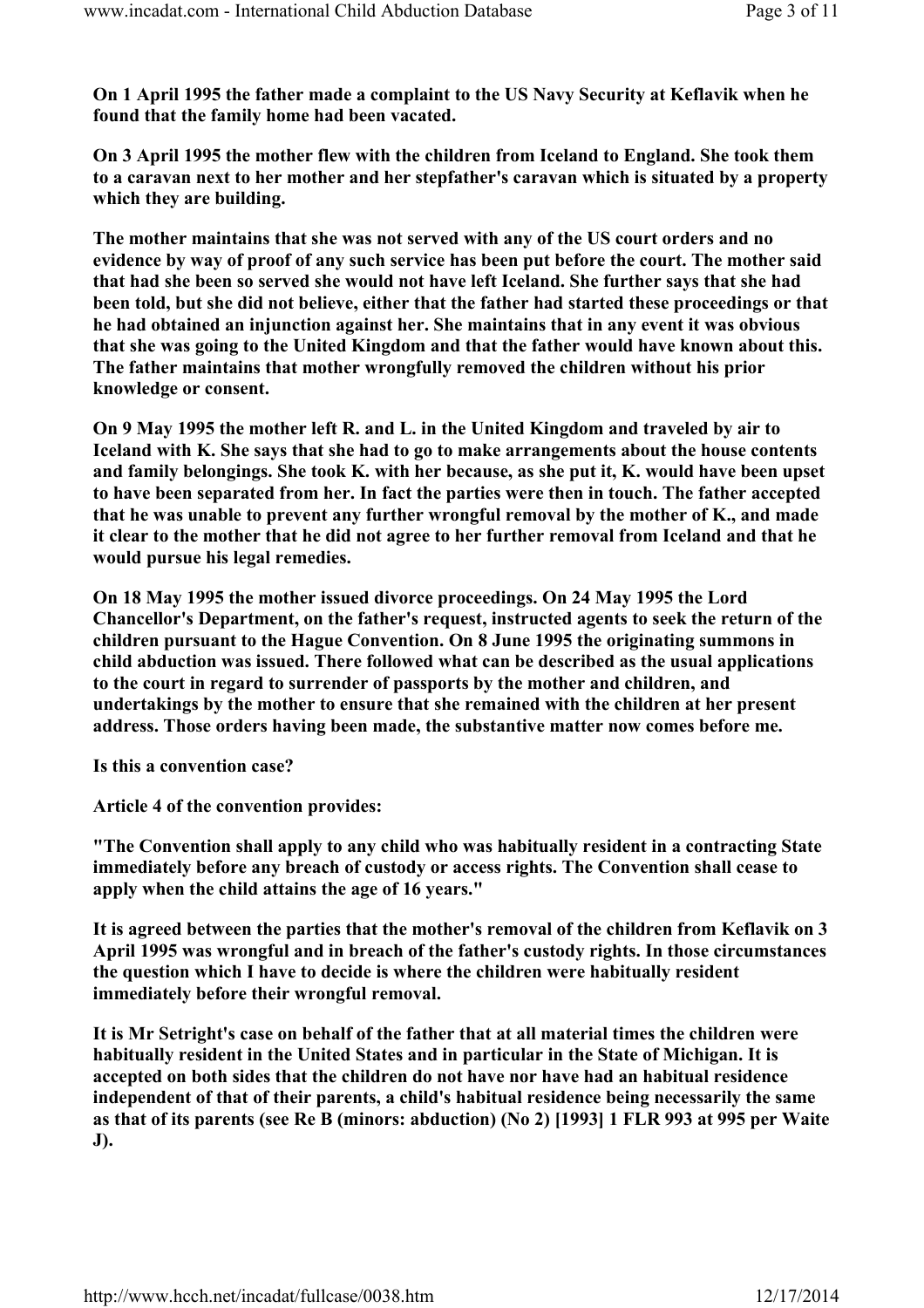The classic meaning of habitual residence appears in the speech of Lord Brandon in C v S (minor: abduction: illegitimate child) [1990] 2 All ER 961 at 965, [1990] 2 AC 562 at 578 to 579, when he said:

"The first point is that the expression "habitually resident", as used in art 3 of the convention, is nowhere defined. It follows, I think, that the expression is not to be treated as a term of art with some special meaning, but is rather to be understood according to the ordinary and natural meaning of the two words which it contains. The second point is that the question of whether a person is or is not habitually resident in a specified country is a question of fact to be decided by reference to all the circumstances of any particular case. The third point is that there is a significant difference between a person ceasing to be habitually resident in country A, and his subsequently becoming resident in country B. A person may cease to be habitually resident in country A in a single day if he or she leaves it with a settled intention not to return to it but to take up long-term residence in country B instead. Such a person cannot, however, become habitually resident in country B in a single day. An appreciable period of time and a settled intention will be necessary to enable him or her to become so. During that appreciable period of time the person will have ceased to be habitually resident in country A but not yet have become habitually resident in country B. The fourth point is that, where a child of J's age is in the sole lawful custody of the mother, his situation with regard to habitual residence will necessarily be the same as hers."

Mr Setright submits that it follows from this that at the material time of the ether's wrongful removal of the children from Keflavik the court should hold at the children's habitual residence at that time was in Michigan. He contends at the father never lost his original habitual residence in Michigan and that this then attached to his wife and children. Alternatively, Mr Setright submits that if the court is against him on this primary submission, then the father, mother and children acquired habitual residence in Michigan arising from the period when they stayed there for two to three months in early 1993, and that in the circumstances in which they had been physically present in Iceland through until April 1995, that habitual residence in Michigan was never lost.

In support of his primary contention, Mr Setright submits that the father's essence both in this country and in Iceland resulted solely from the direction posed on him by his service in the US armed forces. He asserts that the sole reason for his presence in the two countries in question arose through his posting which his employers had the power to impose upon him and indeed had imposed upon him. He also made the point that even though these two postings may have lasted for some years, they were temporary and that his employers always had the right to require him to return to his home country or move elsewhere.

Following the marriage, Mr Setright contends that the mother's presence in this Country and thereafter in Iceland was dependent upon the father's presence. He relies on the fact that the father is a US citizen with his only permanent roots in Michigan. Mr Setright further relies upon the legal opinion of a Mr Ben Pearson, qualified lawyer of the State of Michigan. This opinion is dated 21 July 1995. It states that under Michigan law the father is and has been deemed to be a resident of the State of Michigan throughout the period of his armed service. Furthermore, Mr Pearson says that in the circumstances, Michigan is regarded as the children's "home state" with jurisdiction to deal with them. Mr Setright says that I should also take into account the fact that the Michigan court has assumed jurisdiction over the parties' marriage and prohibited the removal of the three children, who are registered US citizens and who have no connection with Iceland whatsoever other than following their father's service requirements. He urges on me that the US base at Keflavik is to be regarded as a self-contained community with its own US legal service to which the parties themselves had recourse, as well as its own housing in which the children were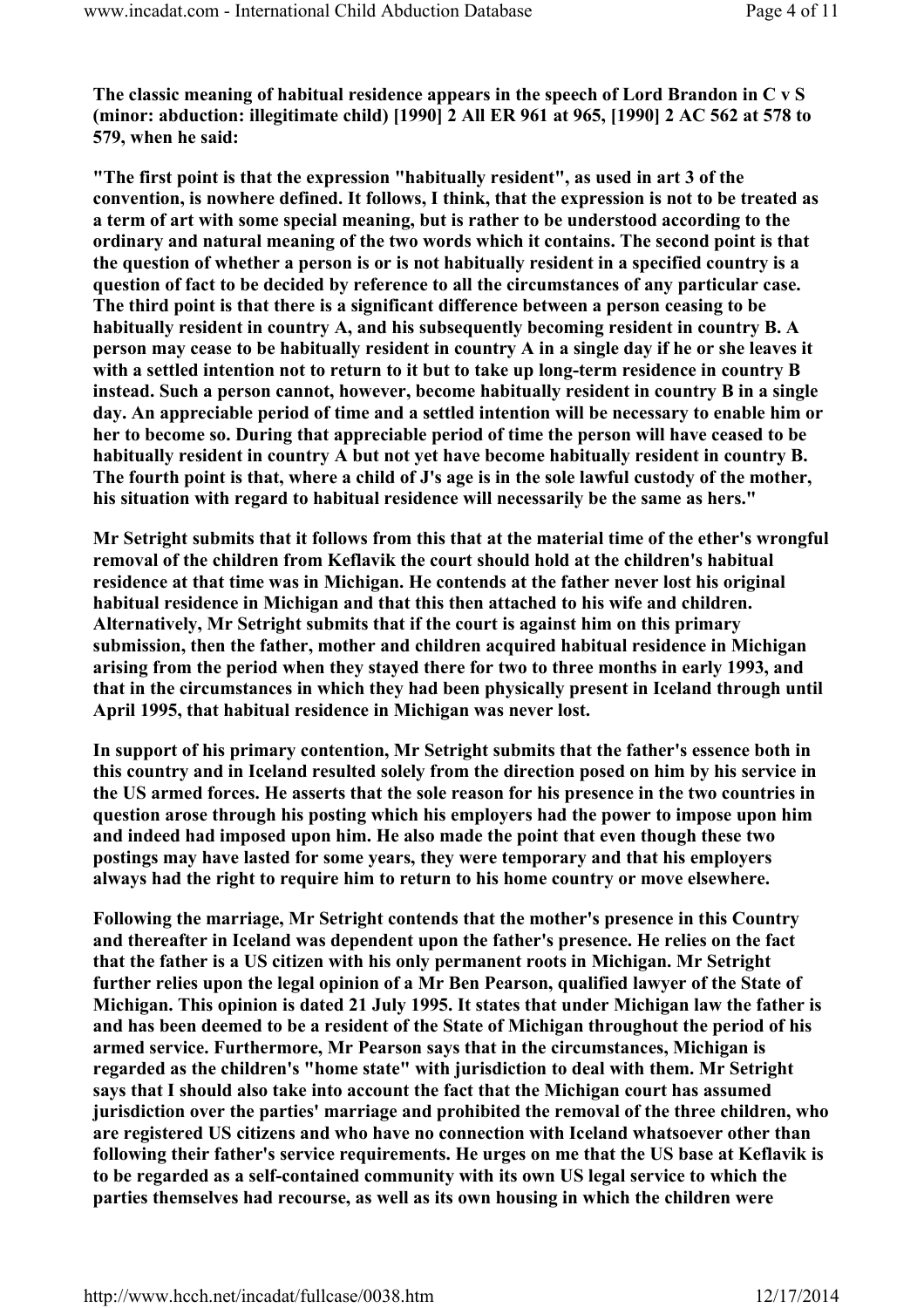accommodated, and no doubt its own shops, schools or nursery schools attended by the two eldest children, with its own social welfare system and the like. There was no suggestion, he pointed out, that either party had had any recourse to Icelandic law or other Icelandic services whilst in that country.

As I have already indicated, the speech of Lord Brandon in C v S (minor: abduction: illegitimate child) [1990] 2 All ER 961 at 965, [1990] 2 AC 562 at 578 to 579 makes clear that the expression 'habitual residence' is not to be treated as a term of art with some special meaning, but rather is to be understood according to the ordinary and natural meaning of the two words it contains. There is, as Lord Brandon indicated, no definition of the words 'habitual residence' appearing within the convention; in order to determine their meaning I must look at all the circumstances of this particular case. Nevertheless in so doing it is, I think, of some assistance to look at certain other cases and consider the approach which the court then adopted. In Re B (minors: abduction) (No 2) [1993] 1 FLR 993 at 995 Waite J said:

'1. The habitual residence of the young children of parents who are living together is the same as the habitual residence of the parents themselves and neither parent can change that without the express or tacit consent of the other or an order of the court. 2. Habitual residence is a term referring, when it is applied in the context of married parents living together, to their abode in a particular place or country which they have adopted voluntarily and for settled purposes as part of the regular order of their life for the time being, whether of short or of long duration. All that the law requires for a "settled purpose" is that the parents' shared intentions in living where they do should have a sufficient degree of continuity about them to be properly described as settled. 3. Although habitual residence can be lost in a single day, for example upon departure from the initial abode with no intention of returning, the assumption of habitual residence requires an appreciable period of time and a settled intention. The House of Lords in [C v S] refrained, no doubt advisedly, from giving any indication as to what an "appreciable period" would be. Logic would suggest chat provided the purpose was settled, the period of habitation need not be long. Indeed, in [Re F (a minor) (child abduction) [1992] 1 FLR 548] the Court of Appeal approved a judicial finding that a family had acquired a fresh habitual residence only one month after arrival in a new country.'

In Shah v Barnet London BC [1983] 1 All ER 226, [1983] 2 AC 309, a case which concerned grants to overseas students living in this country, the question arose as to the meaning of 'ordinary residence' in the United Kingdom, pursuant to the Education Acts 1962 and 1980. In the course of his speech Lord Scarman said ([1983] 1 ALL ER 226 at 235, [1983] 2 AC 309 at 343):

'Unless, therefore, it can be shown that the statutory framework or the legal context in which the words are used requires a different meaning, I unhesitatingly subscribe to the view that "ordinarily resident" refers to a man's abode in a particular place or country which he has adopted voluntarily and for settled purposes as part of the regular order of his life for the time being, whether of short or long duration. There is, of course, one exception. If a man's presence in a particular place or country is unlawful, e.g. in breach of the Immigration Laws, he cannot rely on his unlawful residence as constituting ordinary residence (even though in a tax case the Crown may be able to do so) ...'

Lord Scarman continued ([1983] 1 ALL ER 226 at 235, [1983] 2 AC 309 at 344):

'There are two, and no more than two, respects in which the mind of the propositus is important in determining ordinary residence. The residence must be voluntarily adopted.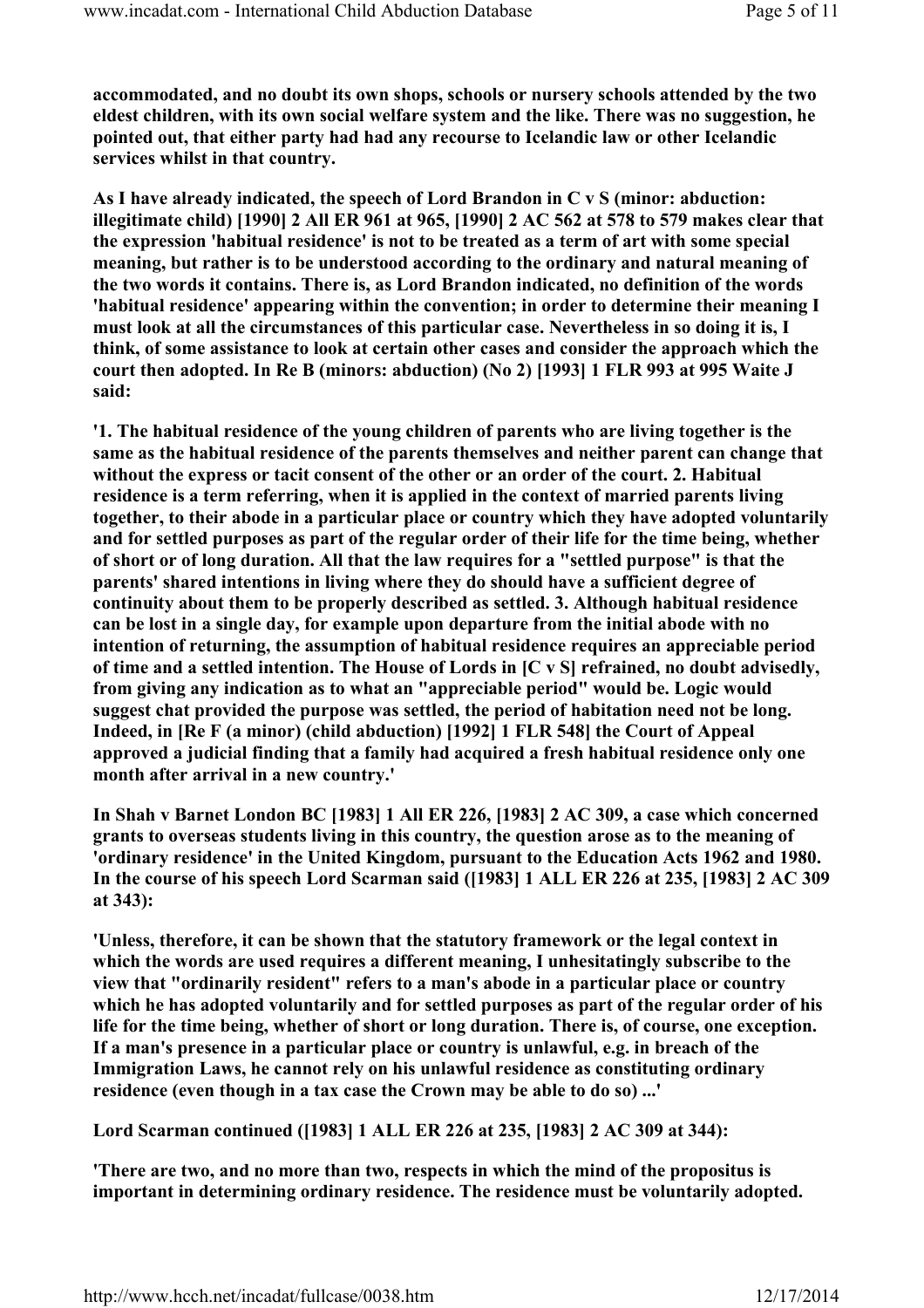Enforced presence by reason of kidnapping or imprisonment, or a Robinson Crusoe existence on a desert island with no opportunity of escape, may be so overwhelming a factor as to negative will to be where one is. And there must be a degree of settled purpose. The purpose may be one or there may be several. It may be specific or general. All that the law requires is that there is a settled purpose. This is not to say that the propositus intends to stay where he is indefinitely; indeed his purpose, while settled, may be for a limited period. Education, business or profession, employment, health, family, or merely love of the place spring to mind as common reasons for a choice of regular abode. And there may well be others. All that is necessary is that the purpose of living where one does has a sufficient degree of continuity to be properly described as settled.'

In V v B (a minor) (abduction) [1991] 1 FLR 266 it was held that for the purpose of the Hague Convention the words 'habitual residence' which appear in art 3 are to be equated with 'ordinary residence'.

In developing his first submission that the father had at all times been habitually resident in Michigan, Mr Setright relies in particular upon the passage in the judgment of Waite J in Re B (minors: abduction) (No 2) [1993] 1 FLR 993 at 995 to which I have already made reference. He submits that the father and consequently his family, never adopted the place or country in which they for the time had been living. The essence of his submission is based on the compulsive element of the father's posting by the US armed service; this also being recognised by the State of Michigan in holding that the father, throughout his service career, was to be regarded as resident in that state.

For my part I think that this is too simplistic an approach. It should, I consider, be borne in mind that when the father elected to join the US forces such embraced the fact that he would, no doubt from time to time, be required to move to different countries following the Stars and Stripes. On any view this was a voluntary election, with, in my view, no material distinction between that of the business employee who knows when he joins a particular firm that he may well be required by his employer to work in different parts of the world. Of course it would be different in this case had the father been posted, for example, on active service, or to a bivouac in Bosnia; but that is not this case. The father's initial posting was for some five years to the United Kingdom; then, after a short period of leave in Michigan whilst he and his family were waiting for the move to Iceland, they together set up home in Iceland, in March 1993 for a further anticipated period, so it appears, of at least three years. For these appreciable periods of time he made his sole family home in each of the two countries. Furthermore, given that a career in the armed services was the way of life that he had chosen to adopt, it has become apparent that, as he is now a veteran, he is able to leave the services if he so wishes. This has come to light because he has recently decided to take this course and in about September of this year he will be leaving the services and returning as a civilian to Michigan.

Whilst I am not bound by the law of the State of Michigan as to the father's residence at the material time I of course bear in mind and take into account the position under Michigan law. Mr Mitchell on behalf of the mother urged me to discount the significance of this by looking at the complaints for divorce filed by the father in the State of Michigan, where reference is made to the minor children 'residing' during the last five years with their parents at the naval facility, Keflavik and at their address in the United Kingdom. However, whilst on the face of it there may be some inconsistency between this wording and an established residence recognised under the law of Michigan, I do not think that there is any substance in the point since a distinction can be made between physical presence and habitual residence.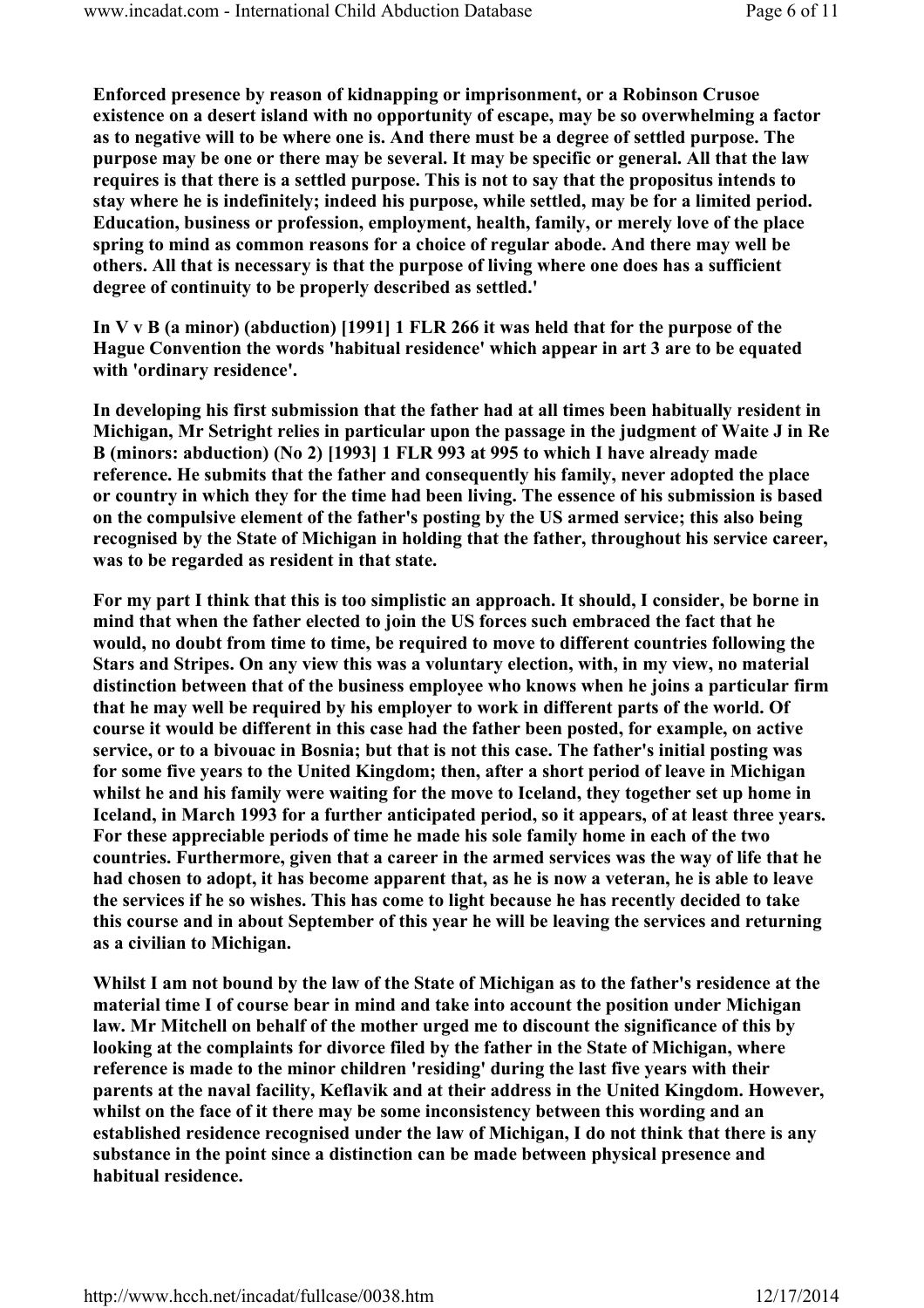I do however think that there is force in what Mr Mitchell submits is the somewhat ludicrous situation which could have arisen if the father were to be deemed to have been habitually resident, from at least the date of his marriage, in Michigan. For example, he submits that if in 1992 the father had wrongfully removed the children from the United Kingdom before his posting here was at an end, the mother would in those circumstances have had no redress under the convention since on Mr Setright's argument the children would not have been deemed to have been habitually resident in the United Kingdom immediately before the wrongful removal. I think this helps to throw some light on the proper construction of the convention, pointing to the children having been habitually resident in the United Kingdom through until early January 1993. It indicates the danger, in my view, of an alternative or artificial approach.

In the circumstances, and in the context in which Waite J was using the word 'voluntarily' in Re B (minors: abduction) [1993] 1 FLR 993 (above cited), I consider that the father lived with the mother in both the United Kingdom and then Iceland voluntarily with the required degree of continuity and for the settled purpose as part of the regular order of their lives for the time being, which for either period was in any event appreciable, and cannot in either case be said to have been one which was in its context short.

I emphasise that whilst the father was in the United Kingdom for the five-year posting he married the mother, they set up and made their only home here, albeit at the US services base, with their two eldest children having been born here. Likewise upon the transfer to Keflavik, the family moved into married quarters and made their only home there with their daughter being born there. They had no home base of their own elsewhere.

Furthermore, as to Mr Setright's additional point that, whatever the position before, the father and consequently the family became habitually resident in Michigan as a result of their stay there in 1993, it is apparent from the papers before me that when the family moved to Michigan for the two to three month period in 1993 they were, so to speak, in transit, waiting for the move to Iceland. Nonetheless, they must be regarded as having terminated their habitual residence in the United Kingdom upon their departure from this country.

After a few weeks break in Michigan the father went on ahead to Iceland to make the arrangements for the family to follow; once arrangements had been put in place the mother and children followed. Whether they were staying with his parents in Michigan on holiday and/or in transit may not matter, although I think it would be difficult to find that they stayed in Michigan at that time with the required settled purpose of continuity such that they then became habitually resident in the State of Michigan. However for present purposes, it is unnecessary to resolve this question because I am fully satisfied that habitual residence was established by the father and the family in Keflavik from March 1993 onwards.

A further point arises in regard to the parties' attempts to reach a compromise following the marriage breakdown. The mother contends that as part of negotiations carried on between the parties' legal advisers in March 1995, the father agreed that the children should live with her. On this basis she maintains that at that time, at the latest, the children's habitual residence followed hers, and that in such circumstances it is not open to the father to maintain that the children were thereafter otherwise than habitually resident with her wherever she might be. I do not think that there is any substance in this argument since although the mother exhibits to her affidavit of the terms discussed Ä one of which appears to indicate that agreement was reached that custody of the children was to be vested in her  $\tilde{A}$ it is apparent that other matters were not agreed and that no overall agreement was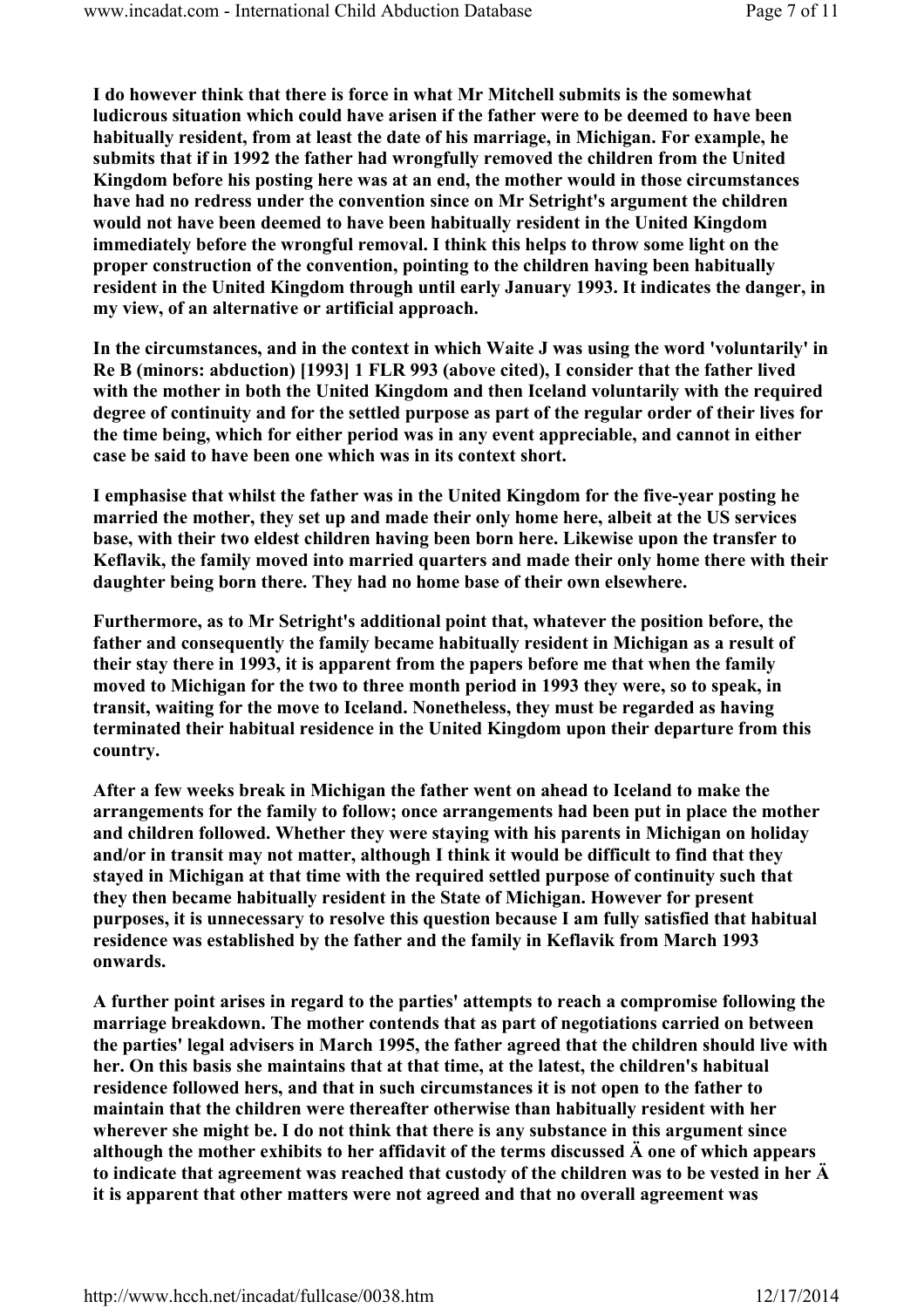reached; furthermore there was no term that the mother was to be able to bring the children to the United Kingdom to live with her and no written agreement was ever signed. I accordingly attach no significance to this contention.

As an alternative way of putting his case, Mr Setright submits that I should regard the US base at Keflavik as part of the United States for present purposes. In support of this submission he repeats the point that the lifestyle of this family in the fullest sense must then have been American. He submits that in effect this was a 'little America' situated outside the United States but none the less America in the context of this case and the convention.

I bear in mind that the words of article 4 require that the child in question must have been habitually resident in the contracting state immediately prior to the wrongful removal. It is not suggested that there was some overall local law immunity, as might attach to an embassy, in relation to the American camp in question. No doubt American Federal law may to some extent have applied, but there is no evidence before me which indicates that in some way Icelandic law was excluded. In any event I am firmly of the view that this argument cannot succeed. In ties case the state within which the US base was to be found was Iceland. Whilst I appreciate that the way of life led by this family may well have been closer to an American lifestyle than that of those who go overseas for the purposes of education, business or a career, nevertheless 'habitual residence' requires a physical presence in the place or country in question. In my view that physical presence was in Iceland at the material time and given its nature and duration cannot be deemed to have been an habitual residence in a State of America.

For the reasons which I have given I consider that the father was habitually resident in the United Kingdom through to early January 1993, with his family adopting and following him in that habitual residence. Upon the father being posted to Keflavik and the family leaving this country, his connection and base in this country terminated and habitual residence here came to an end. However, shortly thereafter the family in my view then established an habitual residence in Iceland.

Accordingly and notwithstanding the succinct and persuasive arguments of Mr Setright I am satisfied that these children were habitually resident in Iceland for the purposes of the convention immediately prior to the mother's removal of them from that country on 3 April 1995. Because Iceland is a non-convention country, it is not open to me to make any order, therefore, under the convention.

## The wardship question

Mr Setright develops his case further. He has told the court that although the solicitors who brief him are only instructed by the appropriate authority to make an application pursuant to the convention, he does have instructions from them which would enable him to give an undertaking on their behalf to file an originating summons in wardship, making the three children wards of court if the court under its inherent jurisdiction were to be minded to order at this hearing the immediate return of the children to Michigan. He draws the court's attention to the established law that even when exercising its inherent jurisdiction the court will normally apply the principles of the convention in determining whether to make a peremptory order returning the children to another country. He submits that although the father is not currently present in this country there is adequate evidence before the court to enable it to take this course. He referred me to the Court of Appeal decision in D v D (child abduction: non-convention country) [1994] 1 FLR 137. In that case the Court of Appeal held: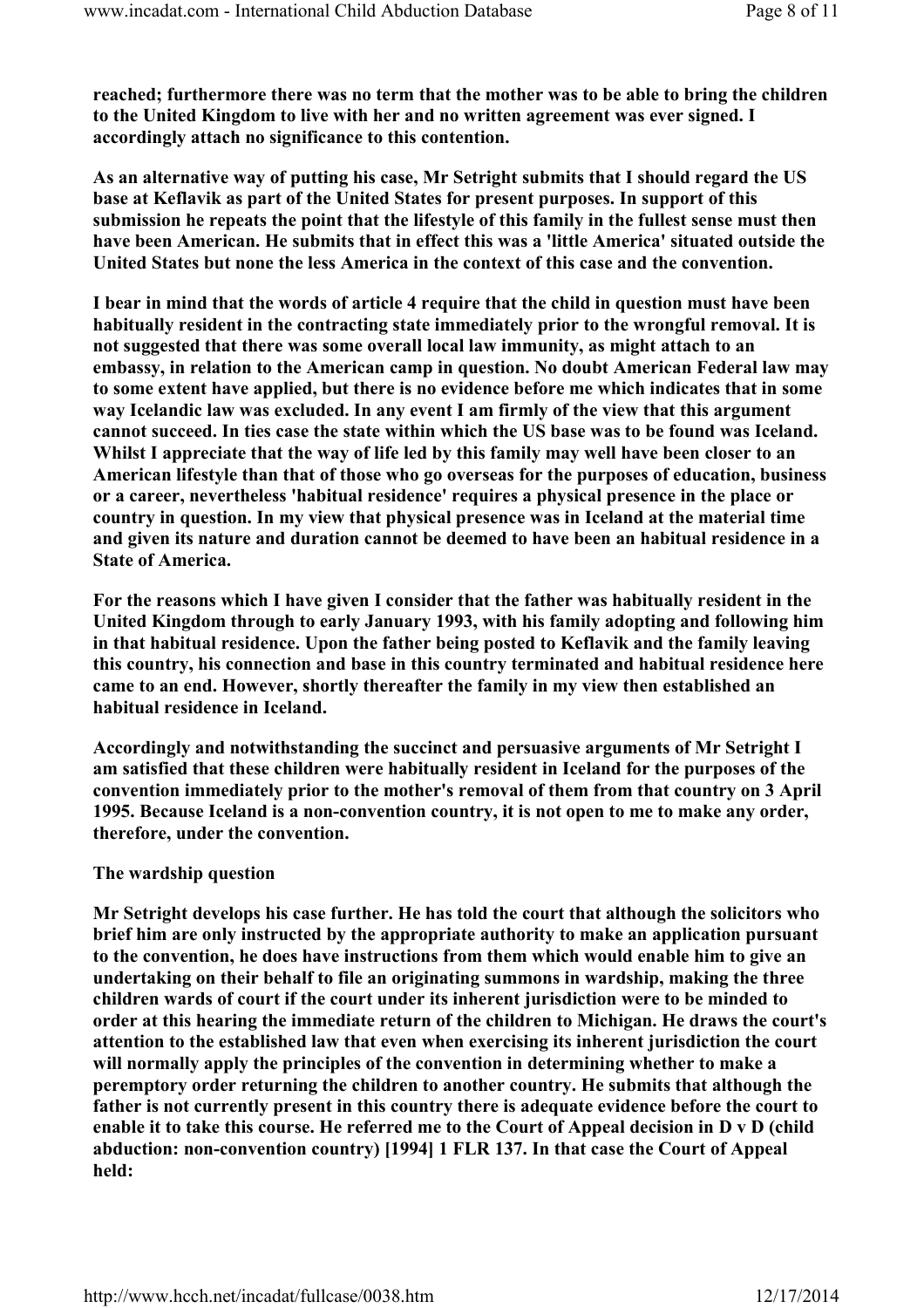'1. It was proper to apply the general principles of the Convention in a non-Convention case to the extent that it was in the interests of the children that parents or others should not abduct them from one jurisdiction to another, but that any decision relating to the custody of the children was best decided in the jurisdiction in which they had hitherto been normally resident, always bearing in mind that in the wardship jurisdiction the court retained the discretion to consider the wider aspects of the welfare of the wards. The judge had been right to apply the general principles of child abduction to the case, and, as his findings based on the provisions of the Convention could not be criticised, his decision at the time that it was made to order the children's return had been fully justified.'

In that case a child had been abducted from Greece where the Hague Convention had not yet been ratified. The mother was held to have removed the children wrongfully from their country of habitual residence. The judge hearing the contested wardship applications in respect of the children applied the principles of the convention and ordered the return of the children. In those circumstances the Court of Appeal held that the general principles applied.

In inviting the court under its inherent jurisdiction to make a peremptory order today returning the children to Michigan Mr Setright does not suggest that the mother should immediately be separated from the children. He relies on the fact that had I decided that this was a convention case and been minded to order that the children should be sent forthwith to Michigan, there could have been put in place undertakings upon which the father and mother were already broadly agreed, and which would have enabled the mother to travel with the three children to Michigan and be supported there pending a hearing before the Michigan State Court which the father would then pursue.

Mr Mitchell told me that whilst, in that context, the mother may have been prepared to accept undertakings, these were against a background of problems inevitably raised by her advanced state of pregnancy. She is due to give birth on 30 September 1995. She has been medically advised that she will not be able to travel by aeroplane during the month prior to her expected date of delivery. In those circumstances it would be possible for her to travel during the month of August out to Michigan. The proposal is that the family should stay there either in hotel accommodation or with the father's parents.

Against that background and in the absence of any ground being raised analogous to those available under the convention, and under article 13 in particular, this is a situation, submits Mr Setright, in which the general convention principles should be followed

In Re M (abduction: non-convention country) [1995] 1 FLR 89 the Court of Appeal restated the principles upon which the courts act in non-convention cases. It was held as follows (at 89-90):

'Per curiam: the principles upon which the courts acted in non-Convention cases could be summarised thus: (1) Normally, the best interests of children were best secured by having their future determined in the jurisdiction of their habitual residence. (2) The court, in determining a non-Convention case, would take account of those matters which it would be relevant to consider under Art 13 of the Convention. (3) The essence of the jurisdiction to grant a peremptory return order was that the judge should act urgently. Accordingly, where on appeal a party sought to introduce fresh evidence, there was some relaxation of the principles in Ladd v Marshall ([1954] 3 All ER 745, [1954] 1 WLR 1489). (4) It was assumed, particularly where member States of the European Union were concerned, that facilities such as rights of representation would be secured as well within one State's jurisdiction as within another ...'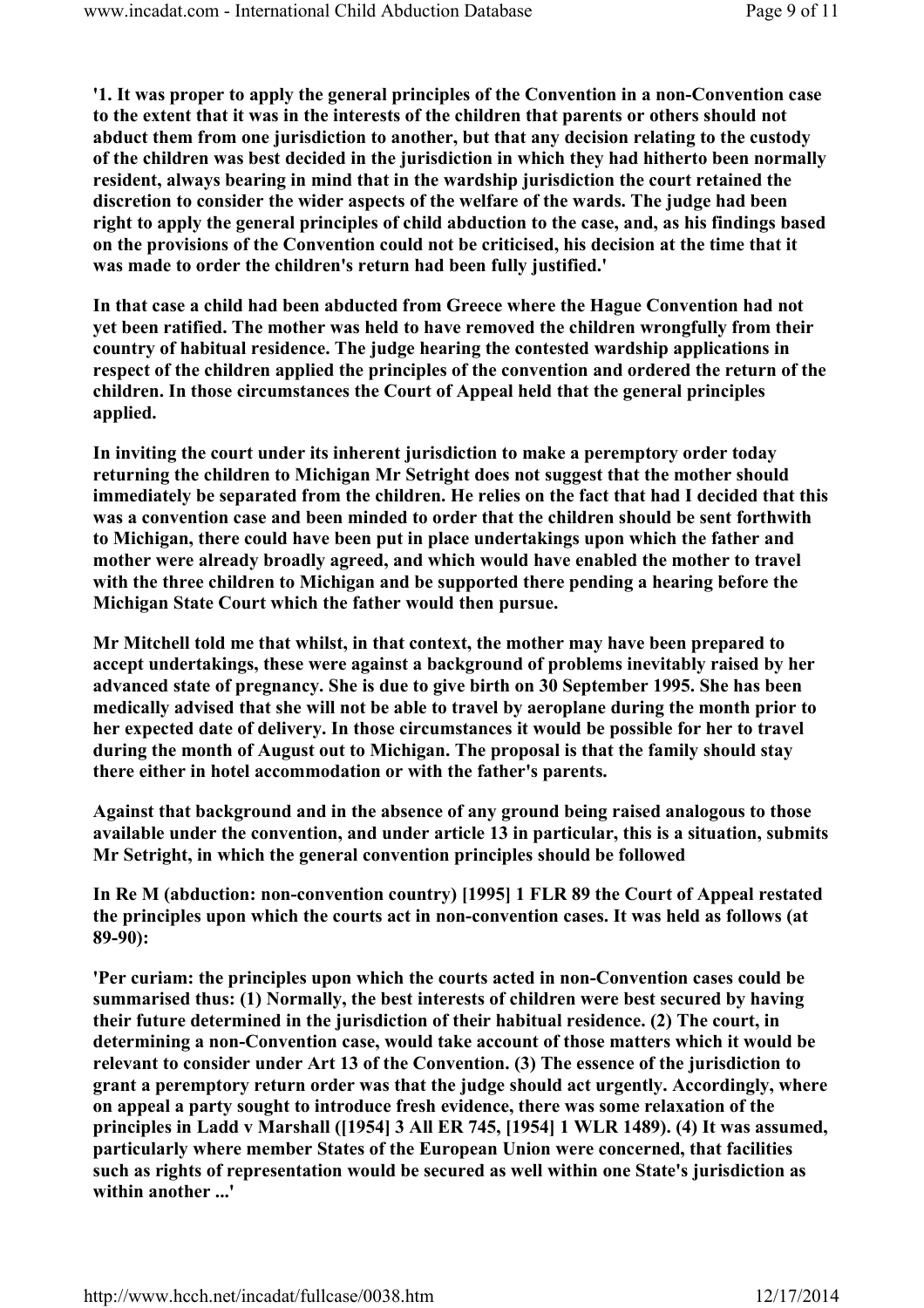## Waite LJ said (at 98):

'The paramountcy of the welfare of the child in these cases arises at every stage from the first preliminary to the last adjudication. The fact that there is jurisdiction to grant a peremptory return order in child abduction cases where the Convention does not apply, is itself based upon nothing else but an appreciation of the general demands of the best interests of all children. It assumes that in the absence of special circumstances, it will best serve the immediate welfare of the abducted child to have its long-term interests judged in the land from which it was abducted. When that principle is taken with the general principle of comity which applies between civilised countries, and especially between partners in the European Union, an element of trust is bound to become involved. Judges in one country are entitled, and bound, to assume that the courts and welfare services of the other country will all take the same serious view of a failure to honour undertakings given to a court (of any jurisdiction), failure to maintain financially, failure to afford contact, and so on. It is to be assumed that the courts in every country will not hesitate to intervene to enforce whatever orders, or to direct whatever inquiries, are called for in the children's best interests. In that process every judge is bound to take into full and careful account what his or her colleague has already ordered in antecedent proceedings in another jurisdiction.'

The major distinction between this case and the usual convention case is that if a peremptory order is made here for the Michigan courts to decide the issues between the parties the children will not be returning to their former status quo. They will be returning to Michigan, to a place which they have only visited shortly, to a new home, to new schools, to new faces and to surroundings which will be wholly novel to them. They would not be returning to where they had been settled and they would not be going back to their former status quo in any physical sense. Inevitably this would be a major upheaval for them, quite different to the usual concept of a return to the warmth of a well-known home, friends and a general way of life. Furthermore, the advantages of returning to a jurisdiction where there would be available outside the family those who had first hand . knowledge of the children immediately prior to their being brought to this country in April 1995 would not arise.

Following the dicta in D v D [1994] 1 FLR 137 at 137 and Re M [1995] 1 FLR 89 at 98 I am satisfied that one of the essential grounds for returning a child peremptorily to its former habitual residence is that it will best serve the immediate welfare of the abducted child to have its long term interests judged 'in the land from which it was abducted', as Waite LJ put it in Re M. I am not asked to return these children to Iceland, the country from which they were abducted, but to Michigan, a state which in essence is wholly strange to them.

Furthermore, these children have been in this country since 3 April 1995 and over that nearly three-month period I am told that the eldest two have been either in school or in nursery school. I am told that all three children have settled well and that the maternal grandparents have played a full part in helping to look after them.

If a move to the United States for the purposes of a hearing is to be made the mother will in those circumstances almost certainly have to give birth to her expected child there. There could be complications. She has been the principle carer for these children all their lives. Because she and the father have become estranged in really quite bitter circumstances, it cannot be predicated that she and her in-laws will be able to cope well together. Alternatively if she has to live in a hotel, as counsel has suggested, this might be wholly unsatisfactory for these children at a time when their mother is about to give birth or has just given birth to her expected baby, yet, at the same time, feels that she must maintain her full commitment to her three eldest children.